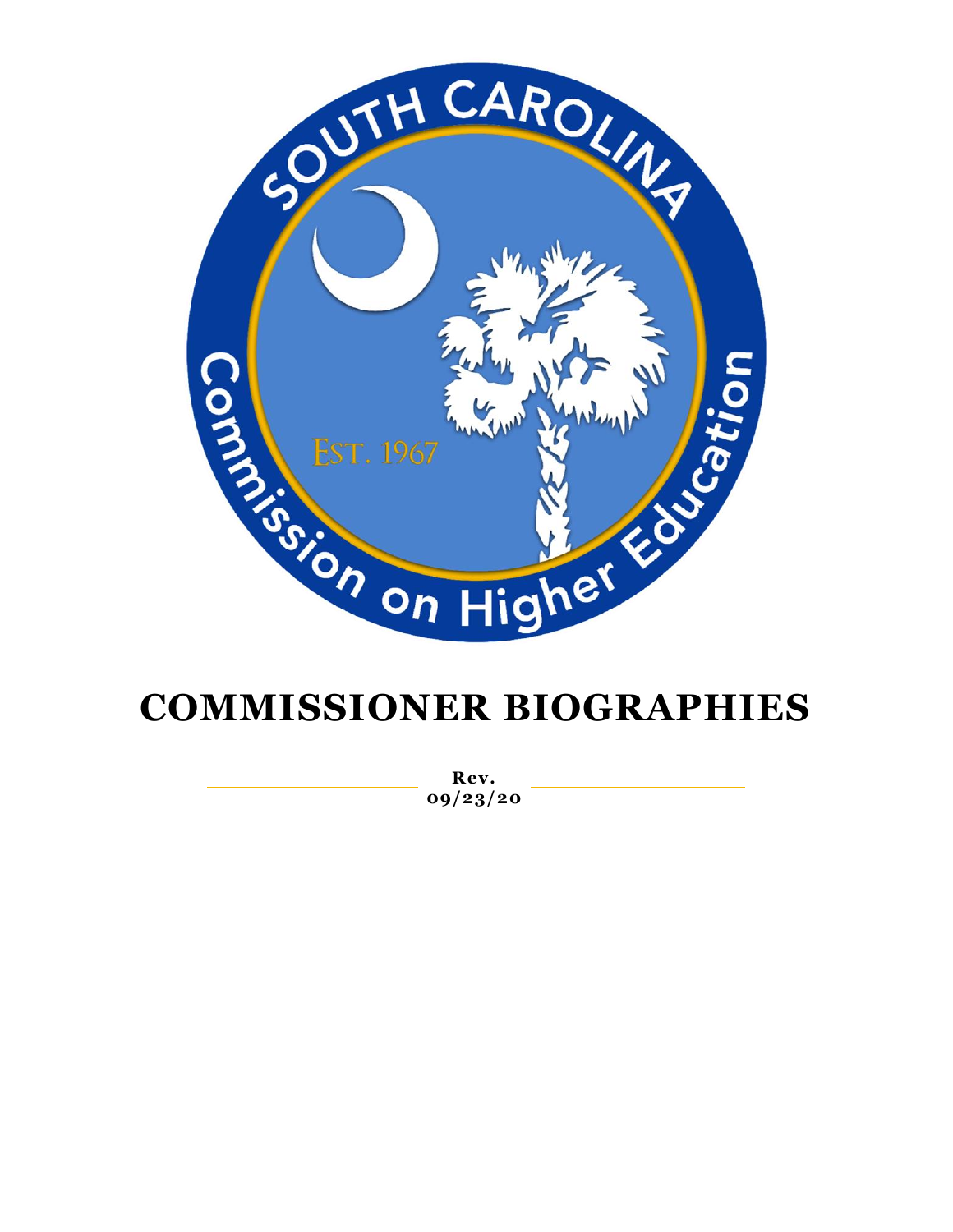

## **Mr. Wes Hayes**, Governor's Appointment At-Large, Chair. Appointed to CHE in 2018.

A graduate of both the United States Military Academy in West Point, where he served as the Class of 1975's president and battalion commander, and the University of South Carolina School of Law, where he served as the president of the Student Bar Association during the 1982-83 academic year, Mr. Wes Hayes has long illustriously served the public through military and civilian activity. Between his graduation from West Point and enrollment at USC, he served in the United States Army's 82nd Airborne Division, and upon his matriculation at law school, served in the South Carolina Army National Guard, which he continued to serve until 2005.

Following his graduation from law school, he established his own law office, Wes Hayes Law Office, which today he operates alongside his son James Creighton. In 1984, Mr. Hayes was

elected to the South Carolina House of Representatives and served for seven years until his election to the state Senate, a station which he held from 1991 to 2016. During his senatorial tenure, Mr. Hayes held positions on the education and finance committees.

In addition to his extensive involvement in public affairs, Mr. Hayes has been quite active in civilian organizations, having previously served as the chairman or president of the York County Red Cross, the York District Boy Scouts of America, the Rock Hill United Way Campaign, and the Palmetto Council Boy Scouts of America. For his outstanding service and leadership, Mr. Hayes has been awarded by reputable affiliations like the South Carolina Jaycees, the S.C. Chamber of Commerce, and the Riley Institute at Furman.



**Mr. Charles E. Dalton**, Governor's Appointment At-Large. Appointed to CHE in 2018. Committee Assignment: Finance & Facilities

A graduate of Clemson University's Class of 1964, Mr. Charles Dalton has led a life of excellent public service and professionalism, with his involvement spanning numerous organizations and causes. In 2018, after 36 years, he retired from Blue Ridge Electric Cooperative, where he ultimately served as president and CEO emeritus. Also during this 36 year period, he chaired various other bodies, like the Better Business Bureau of the Foothills, the Upstate Alliance of South Carolina, Clemson University's IPTAY Board, and the South Carolina Department of Transportation Commission. Truly civic, Mr. Dalton's participation in organizations extended beyond his chairmanships, as he also managed involvements with the Greater Greenville Chamber of Commerce, the Clemson University Foundation Board, and the Peace Center's Board of Trustees.

Today, Mr. Dalton resides in Greenville with his wife Libby, with whom he shares three children and three grandchildren, and continues his public service with the Greenville Health System, Upstate Warriors Solutions, and the Upstate's American Heart Association's Board of Directors.



**Mr. Devron H. Edwards**, Chapin, Governor's Appointment At-Large. Appointed to CHE in 2016. Committee Assignment: Academic Affairs and Licensing

Mr. Edwards, a new member of the Commission on Higher Education, has been in the sports business industry for more than two decades. Throughout his career he has cultivated successful partnerships with organizations and countless blue chip companies. He has worked with many schools, conferences and businesses over the years to develop and grow academic and athletic opportunities. He attended Irmo High School and received his undergraduate and master's degrees from the University of Kentucky. He has been with CBS Sports for 13 years. Devron and his wife Rana have two sons and reside in Chapin, South Carolina.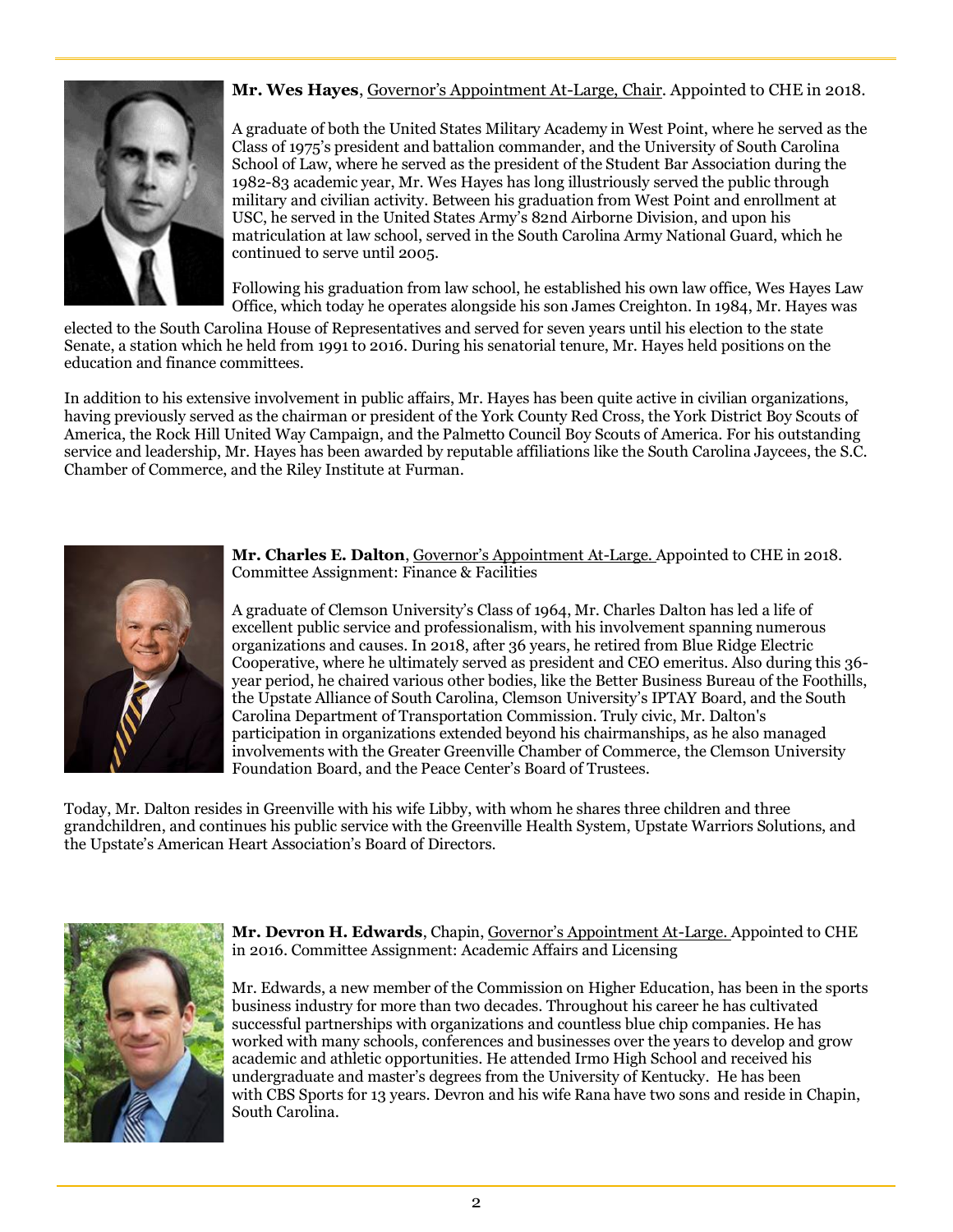

**Mr. Ben W. Satcher, Jr.,** Lexington, Governor's Appointment at Large, Appointed to CHE in December 2018. Committee Assignment: Academic Affairs and Licensing.

Benjamin W. Satcher, Jr., currently serves as the Chief Development Officer for the Kappa Alpha Order Educational Foundation (KAOEF), which is responsible for the fundraising and development of the Kappa Alpha Order national fraternity and providing annual leadership and educational grants to fraternity national, regional and local programs.

Prior to joining the KAOEF in 2008, Mr. Satcher was president of Ben Satcher Motors, Inc. in Lexington, SC. A family business, he began his tenure at Ben Satcher Motors in 1985, shortly after graduating from Clemson University with a B.S. in business administration, and served in numerous capacities until 1995, when he became the business's president.

Mr. Satcher maintains an involved civic life. He is a member of Lexington United Methodist Church, The Rotary Club of Lexington, and is a past board member of the Lexington Chamber of Commerce and the Mid Carolina Electric Coop Operation Round-Up board. Currently, he serves on the executive boards of the Fraternal Government Relations Coalition and the Foundation for Fraternal Excellence. He is also a past national president for Kappa Alpha Order, having served in that capacity from 2003-2007.



**Mrs. Terrye C. Seckinger,** Mt. Pleasant, <u>Governor's Appointment 1St Congressional</u> District Representative. Appointed to CHE in 2014. Committee Assignment: Academic Affairs & Licensing (Chair)

Mrs. Seckinger is a native South Carolinian and graduate of Clemson University. She has been involved in South Carolina state government for over two decades serving on The Juvenile Parole Board, The State Board of Education, and the SC Statewide Charter Public School District Board of Trustees an authorizer of public schools of choice in SC. Mrs. Seckinger served on Attorney General Condon's Obscenity and Pornography Commission and Internet Crimes against Children Commission as well as Governor Sanford's Commission on Children. She has assisted in the restructuring of the Department of Juvenile Justice under Governor Beasley and Chaired a Juvenile Justice Youth Council, addressing the issue of Juvenile Crime in SC.

Recently she assisted in drafting and passing the Charter Public School Law creating public school choice in SC. She has a business background and was on the founding team of Palmetto Christian Academy, a K-12 private school in Mount Pleasant where she developed and taught their Character Education Program.

As a student athlete she was a 1978 founding member of Clemson's Fellowship of Christian Athletes along with two football players. She is married to R. Stan Seckinger. They have two married boys and a third son who is a TE on Clemson's football team. She has been involved in the Charleston community serving in several capacities including the Charleston County Library Board, as a former Election Commissioner for the City of Isle of Palms, as well as a former Board of Visitor member at Charleston Southern University. Mrs. Seckinger currently serves on the Lowcountry Graduate Center Board of Directors as the CHE Ex-Officio Representative.



**Admiral Charles Munns**, Aiken, Governor's Appointment 2<sup>nd</sup> Congressional District Representative. Appointed to CHE in 2011. CHE Vice Chair. Committee Assignment: Academic Affairs and Licensing.

Currently the President of Munns Advisement, LLC, Admiral Munns was formerly the President and Chief Executive Officer of the Savannah River Nuclear Solutions from 2007 through 2009. He served for 35 years in some of the US Navy's most high-profile and challenging positions, including: Commander, US Submarine Force; Commander, NATO Submarines; and Program Manager, Navy Marine Corps Intranet. Admiral Munns received his Bachelor of Science degree from the US Naval Academy, his Master of Science, Computer Science degree from the University of Colorado, and his Corporate Board Directors Continuum Certificate from the University of Chicago School of Business. Admiral Munns is active in his church and serves on various educational and community committees.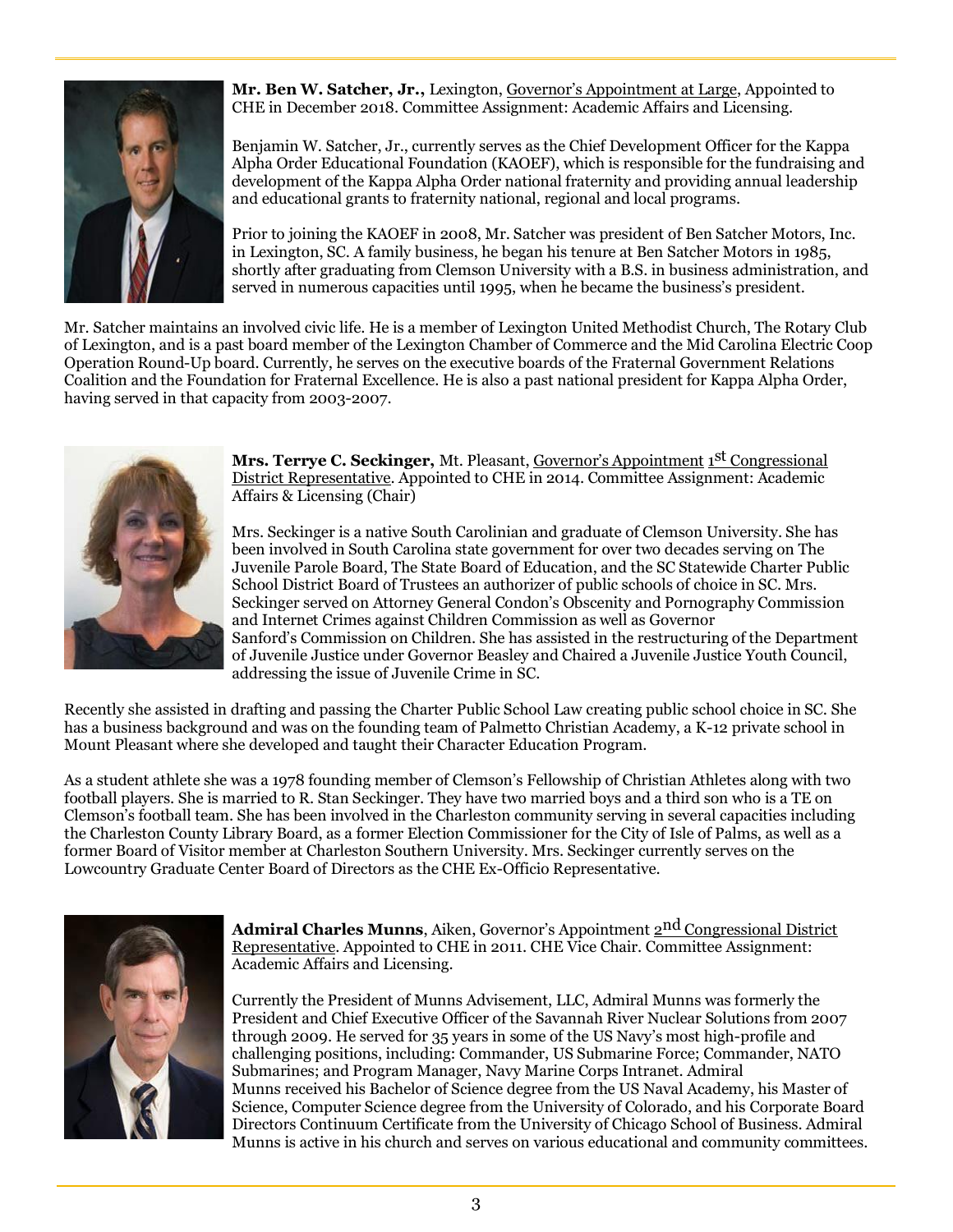

**Dr. Bettie Rose Horne**, Greenwood, Governor's Appointment 3<sup>rd</sup> Congressional District Representative. Appointed to CHE in 2004. Committee Assignments: Access & Equity and Student Services; Academic Affairs and Licensing

Dr. Horne taught at Lander University for twenty-seven years and spent the last six of those years in administration overseeing such projects as access and equity, tutorial services, academic advising, and student support services. She also spent seven years as an academic vice president and dean at an agricultural college in South Georgia and over three years in Atlanta at the University System of Georgia as Associate Vice Chancellor of Academic Affairs. She earned her Ph.D. degree in linguistics at the University of South Carolina. Dr. Horne is active in her church and serves on boards which include Habitat for Humanity, Pathway Homeless Shelter, the Burton Center for special needs, Hispanic Children's Outreach, the Greenwood Flower Festival, Greenwood Performing Arts, and the Lander University Capital Campaign. Dr. Horne was married to the late Coach Finis Horne, has twin daughters, and is the proud grandmother of a fourteen-year-old granddaughter.



Ms. Julie Godshall Brown, Greenville. Governor's Appointment 4<sup>th</sup> Congressional District Representative. Appointed to CHE in 2019. Committee Assignment: Academic Affairs & Licensing

Ms. Brown is the President and Owner of Godshall Professional Recruiting and Staffing, a locally owned recruiting and contract staffing firm established in 1968, that is also a certified Woman Owned Business through WBENC and SC. She has been with the second generation family business since 1995 and President and owner since 2004. She holds a Bachelor of Science in Marketing from Clemson University and a Master of Personnel and Employee Relations from the University of South Carolina.

In addition to her work with the Commission on Higher Education, Ms. Brown serves on the Board of Directors for the Bank of Travelers Rest and the Women's Leadership Board for the

United Way of Greenville. Previously, she has chaired bodies such as: Greenville Chamber of Commerce; the Board of Trustees for the University Center of Greenville; the Clemson Board of Visitors; the Better Business Bureau of the Upstate; the Greenville Society for Human Resource Management; and the Greenville Workforce Investment Board.



**Mr. Patrick White**, Fort Mill. Governor's Appointment, 5th Congressional District Representative. Appointed to CHE in 2019. Committee Assignment: Finance & Facilities

Mr. White is a Fort Mill native. He graduated from The Citadel in 1988 with a BA in Political Science, and served twelve years as a commissioned officer in the US Army and SC National Guard. Prior to joining Comporium Communications as its VP of Supply Chain in 2010, Mr. White worked for Spring Industries for more than twenty years in plant manager and supply chain capacities.

Mr. White has served on the Fort Mill School Board from 2002 to 2016, and as the Chairman of the Board from 2010 through 2016. During his tenure on the board, the district was noted as the fastest growing in the state, having almost tripled in size. The district went through a

building program during this same time of almost a billion dollars. His proudest accomplishment is the fact that the district ranks in the top 5% academically, even during this period of unprecedented growth.

Mr. White has been married to his wife, Jamie, for 30 years. They have two adult children, and three dogs. His family has been a member of Unity Presbyterian Church his entire life. He is an avid Carolina Panther fan and a part-time resident of Litchfield Beach as often as possible.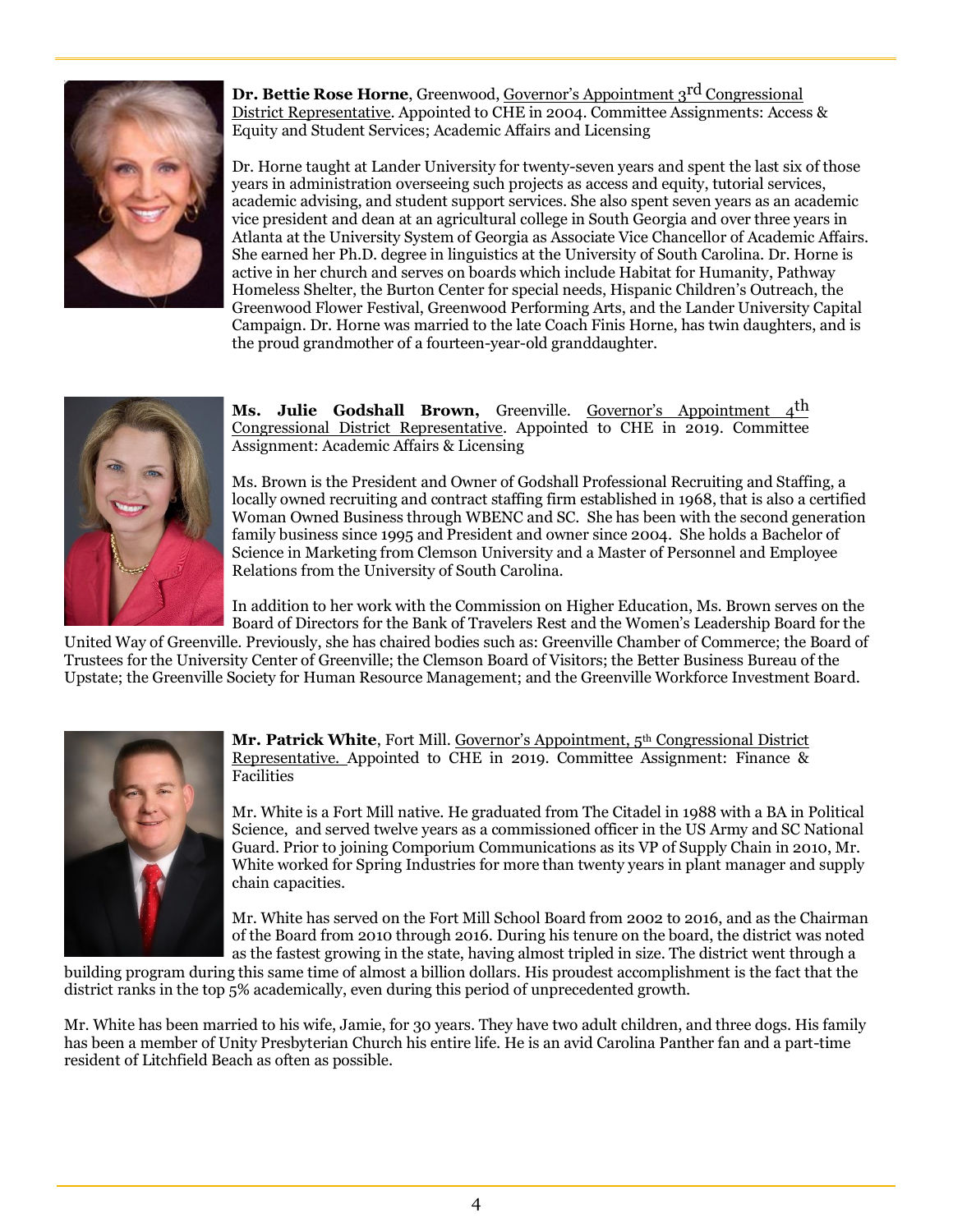

**Dr. Cleveland Sellers**, Denmark, SC. Governor's Appointment, 6<sup>th</sup> Congressional District Representative. Appointed to CHE in 2019. Committee Assignment: Access & Equity and Student Services

Dr. Cleveland Sellers is a native of Denmark, South Carolina, and through his great experience with the various facets of higher education, he has gleaned an incisive knowledge of its administration.

Even before an eight-year period presiding over Voorhees College, Dr. Sellers was already an exceptional force for education within the state. Previously, Dr. Sellers served as director of the African American Studies program at the University of South Carolina. An alumnus of Shaw University, Harvard University, and the University of North Carolina-Greensboro, his affiliations include the Kosmos Club, South Carolina State Board of Education, South

Carolina African American Heritage Committee, the Organization of American Historians, and Southern Historical Association. Among his numerous awards are the 2009 "Preserving Our Places in History" Lifetime Achievement Award, South Carolina African American Heritage Commission; 2009 Freedom Flame Award, National Voting Rights Museum and Institute; 2009 Legacy Award, United Negro College Fund; and the 2007 Eagle Scout Award, Boy Scouts of America.

Dr. Sellers and his wife of 38 years, Gwendolyn, are the parents of three children, Dr. Nosizwe A. Sellers, Rev. Cleveland L. Sellers III, and S.C. Representative, Bakari Sellers.



**Mr. Edgar "Eddie" Dyer**, Governor's Appointment  $7<sup>th</sup>$  Congressional District Representative. Appointed to CHE in 2019. Committee Assignment: Finance and Facilities

Mr. Edgar Dyer, a native of High Point, North Carolina, has a rich history of service to higher education, and throughout his substantial career, he has exhibited true devotion to academic, athletic, and community advancement.

Receiving a baccalaureate degree from Guilford College and a Master and J.D. from the University of South Carolina, Mr. Dyer has generously deployed his expertise to the benefit of a wide range of organizations and causes. He has served in a variety of capacities at Coastal Carolina University, where he began his career in 1976 as a member of its faculty and retired in 2015 as its executive vice president and chief operating officer. He has supplied his

insights to entities such as the Author's Committee of the Education Law Reporter, a national journal devoted to legal issues in higher education, and the South Carolina Bar Association. And furthermore, he has been an agent for good in his community through involvement in numerous civic causes.



**Dr. Hubert "Hugh" Mobley**, Governor's Appointment Research University Sector Representative, is a member of the Board of Trustees at the University of South Carolina. Appointed to CHE in 2020. Committee Assignment: Access & Equity and Student Services.

Mr. Mobley was born in Lancaster, South Carolina son of Robert L. Mobley, Sr. and Elizabeth B. Mobley. He is a 1973 graduate of Lancaster High School and a 1978 graduate of the University of South Carolina School of Pharmacy.

Mr. Mobley has been a lifelong resident of Lancaster and has been involved with many organizations including The Lancaster Breakfast Rotary Club, The Sims Foundation, The Matt Blackwell Foundation and The Boy Scouts obtaining the Eagle Scout Rank. He is also a lifelong member of First United Methodist Church in Lancaster. He is married to Donna Crolley Mobley and they have four grown children each with Higher Education degrees. They also have four grandchildren. He has practiced pharmacy in Lancaster for over 40

years and is Owner of Mobley Drugs, Inc. as well as a partner in other pharmacy-based interests. He has served two separate terms on the South Carolina Board of Pharmacy.